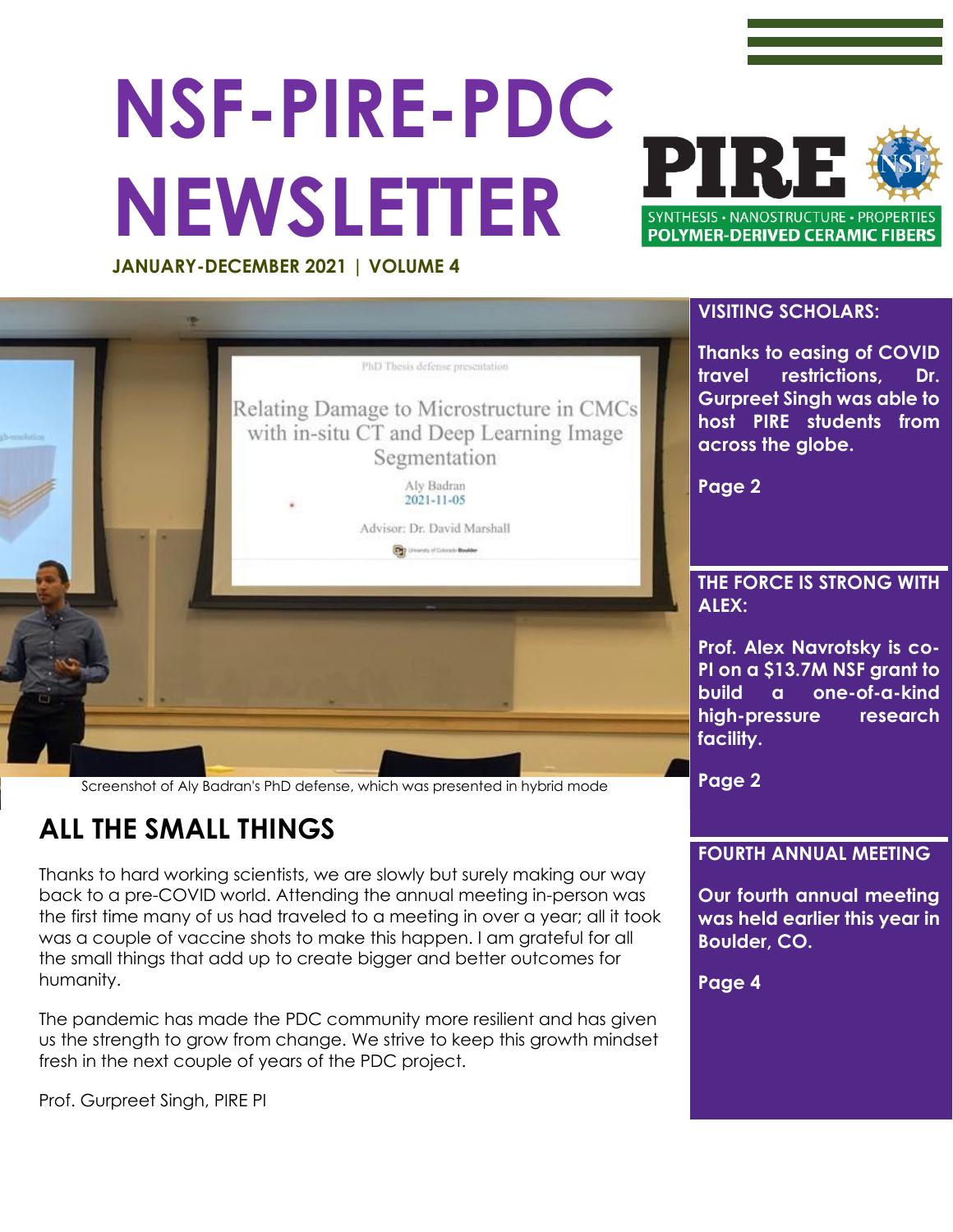#### **VISITING SCHOLARS**

2021 turned out to be a busy year for PIRE P.I. **Dr. Gurpreet Singh**! Apart from mentoring two graduate students and a number of undergraduates, he also played host to several visiting scholars. One graduate student (**Joel Garcia**), and one undergraduate student (**Ellie Christman**)

from Lehigh University visited his lab over the summer. Dr. Singh is currently hosting one PhD track student (**Carla Real**) from University of Campinas, Brazil, and one PhD track student (**Lokesh Vendra**) from the Indian Institute of Technology (IIT), Madras. Later this year he will be hosting a PhD track student (**Gerson Leonel**) from Prof. Alexandra Navrotsky's lab. During the summer, Joel and Ellie gained hands-on training for processing PDCs. Carla is currently working on synthesis of nanomaterials and testing their electrochemical performance, and Lokesh is working on polymers and ceramics for energy applications.



Ellie and Joel take a break from research to soak up some beautiful Kansas weather



Lokesh (L), and Carla (R), hit the ground running and are working towards publishing manuscripts from the research conducted in Dr. Singh's lab

#### **THE FORCE IS STRONG WITH ALEX**

**Prof. Alexandra Navrotsky** from Arizona State University (ASU) recently received funding from the National Science Foundation (NSF) for a Mid-scale Research Infrastructure-1 Program to establish a national high pressure facility on the ASU campus, which will be unique in the United States. The open facility is named FORCE: Facility for Open Research in a Compressed Environment. The facility will be housed in Navrotsky Eyring Center for Materials of the Universe, and will allow U.S. and global researchers in the field of high-pressure to perform groundbreaking high-pressure experiments. The grant will provide four major pieces of equipment (a 6000-ton uniaxial Kawai-type press, a cubic press, a torsional device, and a 1 GPa gas vessel), specialized space for their installation and operation, as well as staff support. Prof. Navrotsky said, "This is the culmination of over 50 years of high-pressure studies at ASU. FORCE will be a major and longlasting national center unique in the U.S." Congratulations, Prof. Navrotsky!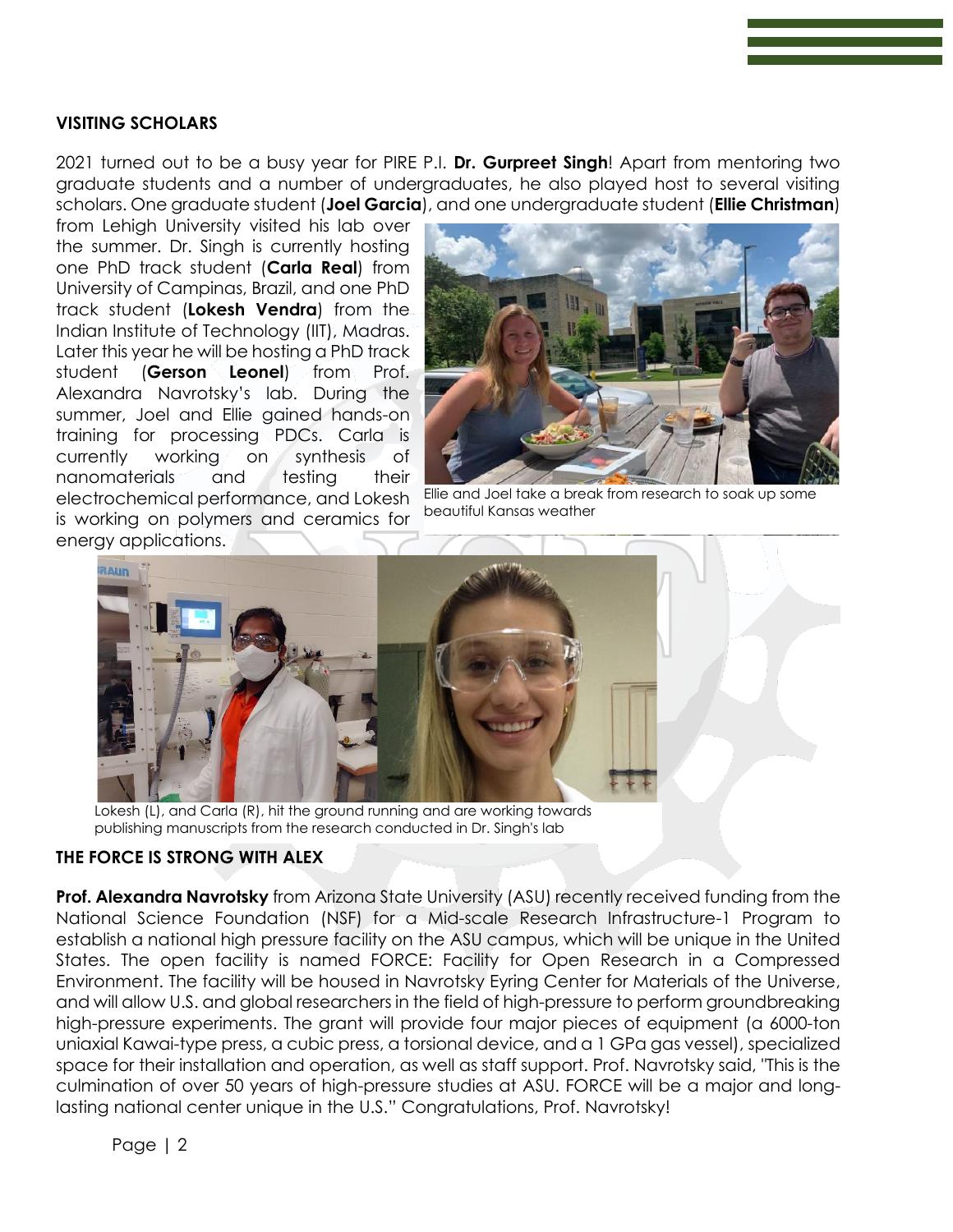#### **GRADUATE STUDENT NEWS**



**Aly Badran**, graduate student under the mentorship of **Dr. David Marshall** successfully defended his PhD thesis, titled "Relating Damage to Microstructure in SiC-SiC Ceramic Matrix Composites with µCT and Deep Learning Image Segmentation". The overall goal of his thesis was to relate damage to microstructure in Ceramic Matrix Composites (CMCs). Aly is an avid outdoorsman, participating in multiple

triathlon competitions. Earlier this year, Aly competed in his final Collegiate Triathlon Championship with the CU Triathlon team. The CU team won overall first place (Aly placed 5th Collegiate age group). Congratulations on the myriad of accomplishments, your bubbly personality will be sorely missed at PIRE meetings. We wish you all the best for your future endeavors!

**Shakir Bin Mujib**, PhD track student under the mentorship of **Dr. Gurpreet Singh** was recognized as graduate student of the month for his research on nanomaterials and energy storage. Shakir's research is focused on high performance electrode materials for electrical energy systems. On the 1st of November, 2021, Shakir and his wife welcomed baby **Rosabella**. Baby, Mother, and Father are all doing fine! Although Shakir has many outstanding accomplishments, it is safe to state that being a Father is his greatest accomplishment! Congratulations, Shakir!





**Spencer Dansereau**, PhD track student under the mentorship of **Dr. David Marshal**, is quite the entrepreneur. Last year, he founded Mach Electric Aerospace, which runs system-level experimental and theoretical simulations of novel airbreathing, all-electric, air-plasma propulsion systems for hypersonic vehicles. Mach Electric Aerospace has a patentpending system, coined the MachJet. The corporation is also developing high tensile strength carbon fibers directly from gaseous CO2 via molten salt carriers; the aim of which is to create an economically feasible method of carbon capture while simultaneously bringing down the manufacturing costs of aerospace-grade carbon fibers for industrial uses. Apart from running a company and being a full time student, Spencer is an avid outdoorsman, with a penchant for scaling mountains!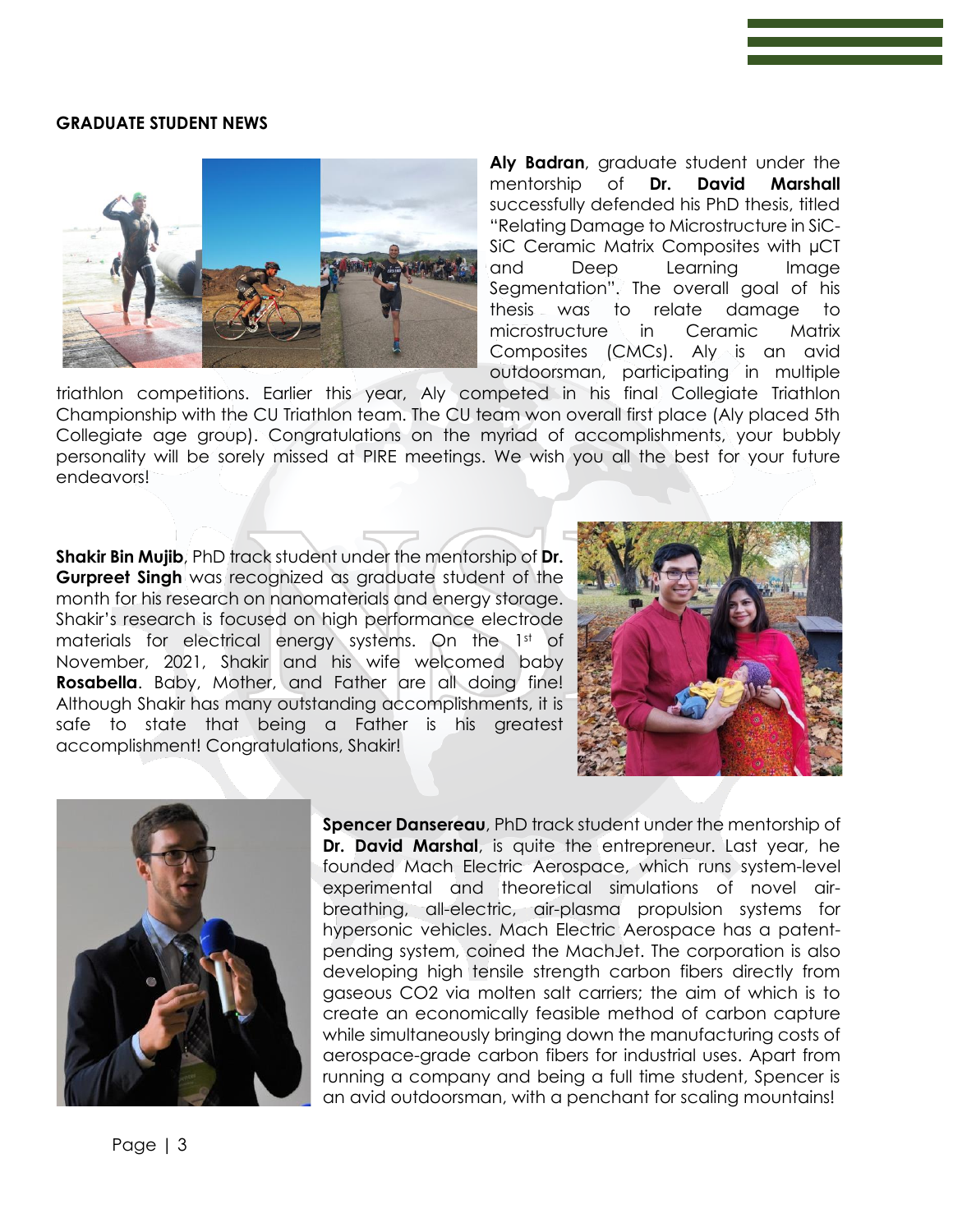**Gerson Leonel,** PhD track student under the mentorship of **Prof. Alex Navrotsky** is the newest PIRE graduate student. He obtained his Bachelor's degree in Chemical Engineering from Washington State University (WSU). During his time at WSU, Gerson's UG mentor suggested that working in Alex's group would be a great fit for him. The suggestion turned out to be correct as Gerson really enjoys working under Alex's guidance. In December, Gerson will visit KSU for PDC powder synthesis training. He is planning a summer trip to learn novel synthesis techniques from PIRE collaborators in Germany. Welcome to the PIRE group, Gerson!



#### **FOURTH ANNUAL MEETING**



In-person attendees at the fourth annual NSF PIRE PDC meeting held in Boulder, CO on July 19 and 20, 2021

The fourth annual NSF Partnerships for International Research and Education (PIRE) on polymer-derived ceramics (PDC) meeting was held on July 19-20 in Boulder, Colorado. The hybrid format meeting offered opportunities for team members across the globe to discuss their research and educational outcomes from the previous year. The meeting seminars covered topics in polymer-derived ceramics, hightemperature ceramic matrix composite materials, additive manufacturing of polymer composites, and ultra-high temperature materials for aerospace applications.

The meeting had a strong focus on student research and education. Graduate and undergraduate students in the PIRE project delivered oral and poster presentations on the second day of the meeting. This year, eight undergraduate students participated in various PIRE-supported summer projects.

#### NEWS FROM U.S. PIRE PROJECT PARTNERS

**Dr. Jared Weaver** was promoted to Technology Manager, Ceramics and Composites Division at General Electric (GE).

A manuscript with title "Computing the Iron–Nitrogen Phase Diagram at High Pressure and High Temperature" authored by Hanof Alkhaldi and **Dr. Peter Kroll** has been accepted for publication in the Journal of Alloys and Compounds.

**Dr. Michael Cinibulk** from the Air Force Research Laboratory (AFRL) was honored as one of the 2021 AFRL Fellows, for his exceptional career achievements. Dr. Cinibulk is an international authority and leader in developing refractory ceramics/ceramic matrix composites (CMCs) for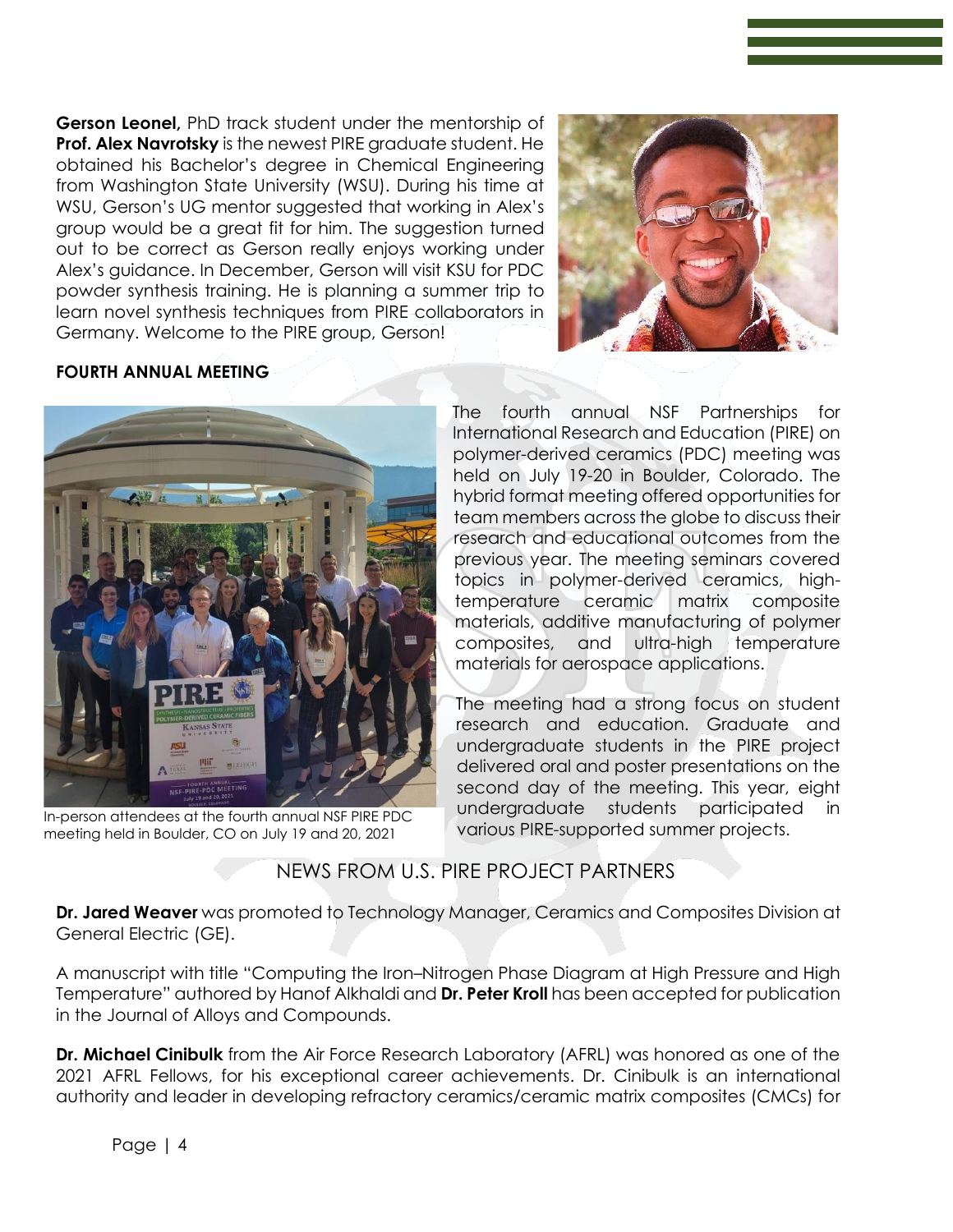use in aerospace systems.

**Aly Badran** was awarded "Best student presentation", at the 12th Colorado Center for Advanced Ceramics (CACC) Student Conference.

**Dr. Gurpreet Singh**, and his graduate student **Shakir Bin Mujib**, were awarded the Nanomaterials and Energy Prize for 2021. The prize is offered by the Institution of Civil Engineers, U.K., to authors from both industry and academia who have produced work judged by their peers to be of exceptional quality and benefit to the civil engineering, construction and the materials science community.

**Drs. Gurpreet Singh**, **Paolo Colombo**, and **Guenter Motz** were co-organizer of a symposium related to precursor derived ceramic materials at the Materials Science and Technology conference (MS&T 2021) in Columbus, OH, along with lead organizer **Dr. Matthew Dickerson** of the Air Force Research Lab

#### NEWS FROM NON-US PIRE PROJECT PARTNERS

Earlier this year, **Prof. Ralf Riedel** was elected as Honorary Professor at the Xiamen University in China.

**Prof. Paolo Colombo** and his group have recently acquired (first laboratory in the world) a new printer for volumetric additive manufacturing. They are currently working on volumetric AM of preceramic polymers, with promising results.

A collaboration between **Prof. Giandomenico Soraru's** group at the University of Trento, and the Western University in Canada, led to a novel fabrication of cellular ceramics with a two-step process using PDCs.

**Prof. Ravi Kumar** is the PI for the Ceramic Technologies for Futuristic Mobility (CTFM), which is housed in IIT, Madras. The goal of the center is to build an innovative global hub dedicated to transformative ceramic science and technology for futuristic mobility.

PIRE project affiliate **Prof. Sanjay Mathur** was awarded the 2021 MRS Woody White Service Award.

*This PIRE project is blessed to have many high caliber graduate students participate and graduate from the program. We wish them the very best for all their future endeavors. The pandemic has provided many students with the opportunity to think outside the box and venture into unfamiliar territory. As we move into the final years of this project, we hope that we*  will be able to continue attracting talented young people who have a passion and drive for all *things related to PDCs.* 

*A person once told me "the days are long and the years are short". This could not be more true about the current times we're in. There is so much to do; we constantly find ourselves scrambling around and juggling work and home life. Yet, before we realize it, another year has flown by. Life is fleeting, sometimes it is nice to take a step back and enjoy all the simple things in life. I hope you are able to take a few moments for yourself during the winter break. Carpe Diem! Sailesh Menon*

Page | 5